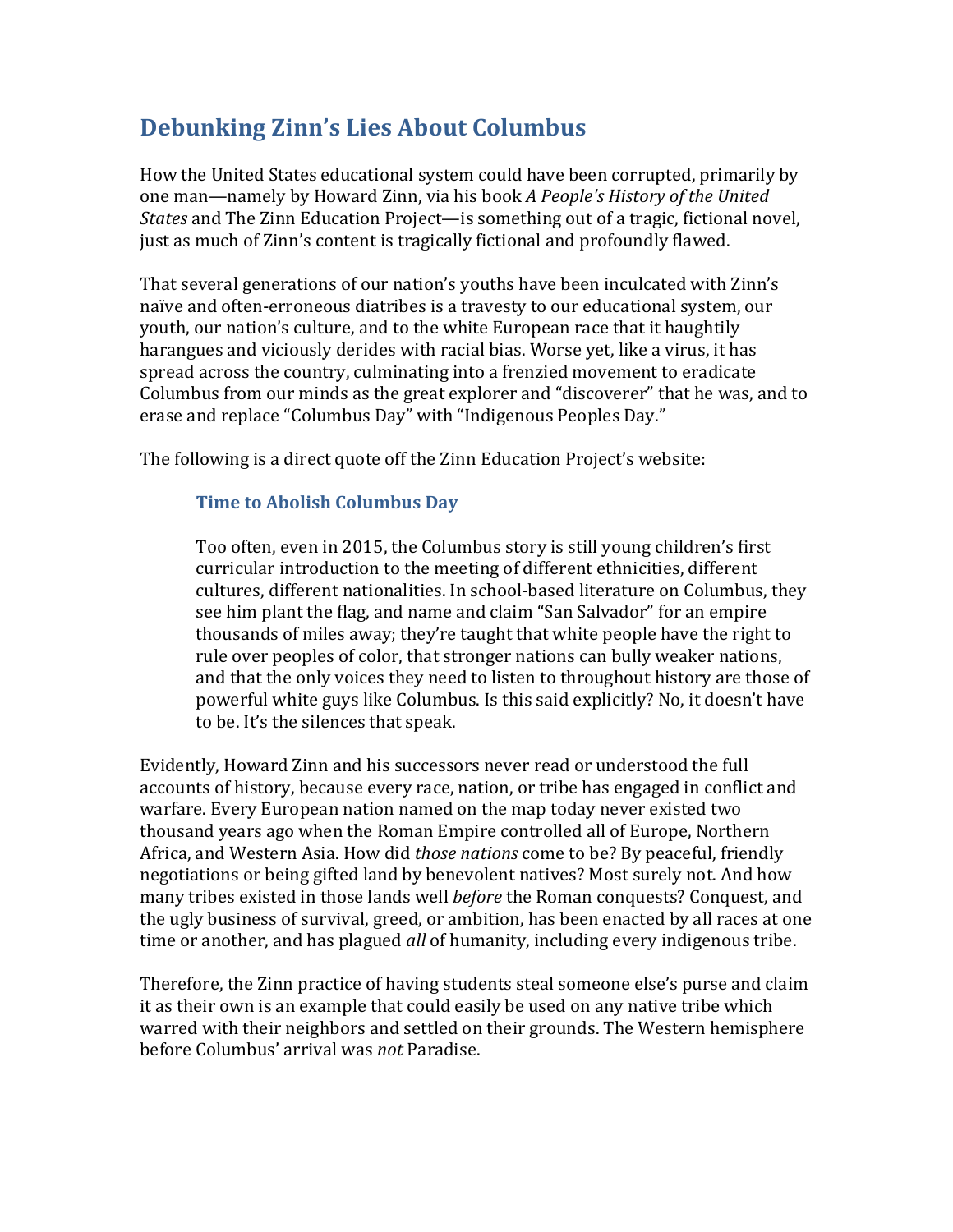It is well documented that the Carib natives were savage cannibals, flesh-eating tribesmen who threatened the European white man as much as their own kind. Hostile natives ate the explorer Giovanni da Verrazzano, and as Columbus' son Hernando wrote, when speaking of the native chief who boarded their caravel:

"He then prepared to go ashore, inviting the Admiral to a feast…He then complained about the Caribs, who captured his people and took them away to be eaten, but he was greatly overjoyed when the Admiral comforted him by showing him our weapons and promising to defend him with them."

This not only confirms Columbus' friendly relations with the more peaceful natives, but also shows his willingness to defend them. And there are many other extant sources by various eyewitnesses to expound upon Columbus' attempts at friendly interactions, as well as the brutality of the Caribs, who warred with other tribes, as eyewitness Dr. Diego Álvarez Chanca stated:

"These people raid the other islands and carry off all the women they can take…whom they keep as servants and concubines. These women say that they are treated with a cruelty that seems incredible. The Caribs eat the male children…and as for the men they are able to capture, they bring home those that are alive to be slaughtered and eat those who are dead on the spot. They castrate the boys they capture and use them as servants until they are men. Then, when they want a feast, they kill and eat them."

As such, for Zinn and his disciples, such as Bill Bigelow, to make the racist charge that Columbus, and in general, "white people have the right to rule over peoples of color," is not only a false statement—since white people had indiscriminately killed and conquered millions of their own kind, let alone people of color, just as native tribes had killed their own breed—but such a incendiary remark attempts to liken Columbus and white Europeans to Hitler and his henchmen, who indeed ruled over and slaughtered Jews, Slavs, and gypsies, whom *they* most certainly viewed as inferior subhumans. However, Columbus on several occasions described the natives to his Sovereigns as *not* "stupid— far from it, they are men of great intelligence." Why such racism against Columbus is allowed to be taught in schools is a serious question that *must* be asked *and* answered.

Naturally, Columbus and his Spanish settlers were not faultless and made mistakes, some being egregious and regrettable, but they were men of their time, a time that believed spreading the Christian faith entitled them to do so by force and a time that saw the birth of the brutal Inquisition, which we must not forget was initiated not by Columbus, but rather by his pernicious overlord, King Ferdinand, and the Crown's cunning and ruthless Bishop Fonseca.

Columbus was given a strict set of rules by his Sovereigns as to how he must execute his expedition, and what commodities he must bring back to resuscitate the Spanish empire's tanking economy, which was seriously in debt. In essence, Columbus was a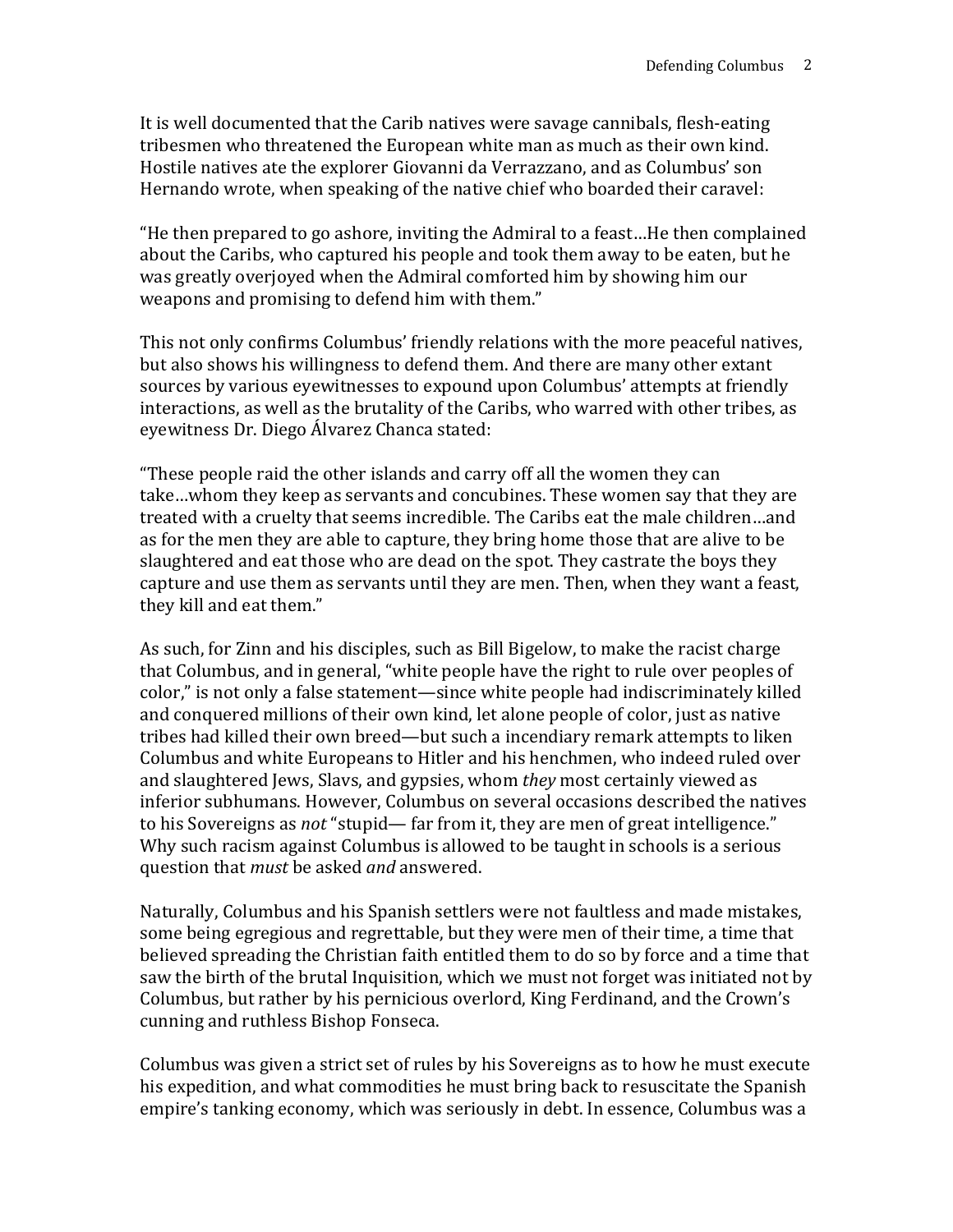pawn of his master, and the acquisition of gold, rare spices, and slaves were all mandatory demands that the Admiral had to comply with in order to maintain his position. For the Admiral was serving a wily king, who once said: "The King of France complains that I have twice deceived him. He lies, the fool; I have deceived him ten times, and more!"

Delving further into extant sources—not rhetoric out of context—we can also see how Columbus was sabotaged by Bishop Fonseca, who, being in charge of the expedition's treasury, saw to it to send several officers on caravels to undermine the Genoese Admiral/governor, each captain having his own personal vendetta based on jealousy, loathing the fact that an Italian led their Spanish enterprise.

On the very first voyage, Martín Alonso Pinzón, captain of the *Pinta*, had raced home to Spain in an attempt to tell his Sovereigns that *he* made the miraculous discovery, not Columbus, yet failed. Meanwhile, Francisco de Bobadilla was sent to investigate the complaints lodged against Columbus. Upon landing in the New World, Bobadilla saw that the Columbus ruling family had hung two Spanish rebels. Never given the authority to arrest Columbus, Bobadilla did so on his own volition. Not that Francisco had evidence of wrongdoing, as he never cared to find out if Columbus had valid reasons to execute the troublemakers, but rather because he was furious that a Genoese governor had killed two Spaniards. Thus the highly publicized account of Columbus being shipped back to Spain in chains was all based upon the impetuous and biased judgment of Francisco de Bobadilla, who later was reprimanded by his Sovereigns. Queen Isabella immediately released Columbus, both of whom broke down in tears, she with embarrassment and he in utter humiliation.

The historical record is replete with evidence to support the fact that others, such as Roldan, Orvando, and others, were largely responsible for the chaos in the New World, while Bishop Fonseca silently orchestrated from across the Atlantic. Columbus was sabotaged and made to be the scapegoat, while the contentious charges against him—primarily by one major voice, namely the Dominican missionary Bartolomé de Las Casas—have in recent years been debunked in several, very critical areas.

Las Casas' account in *The Destruction of the Indies*, written some fifty years after the events, had stated that Columbus and the Spaniards—out of brutality and overworking the natives—had decimated the population, from what he perceived to be three million people down to two hundred. Both these numbers, in themselves, have been dismissed as grossly incorrect, while the vast majority of deaths had been caused not by brutality, but by the invisible disease the Europeans had brought with them. Therefore, out of pure ignorance, de Las Casas *Destruction of the Indies* has caused the most destruction to the historical record, and to Columbus' good name, a name that reverberates throughout our great nation.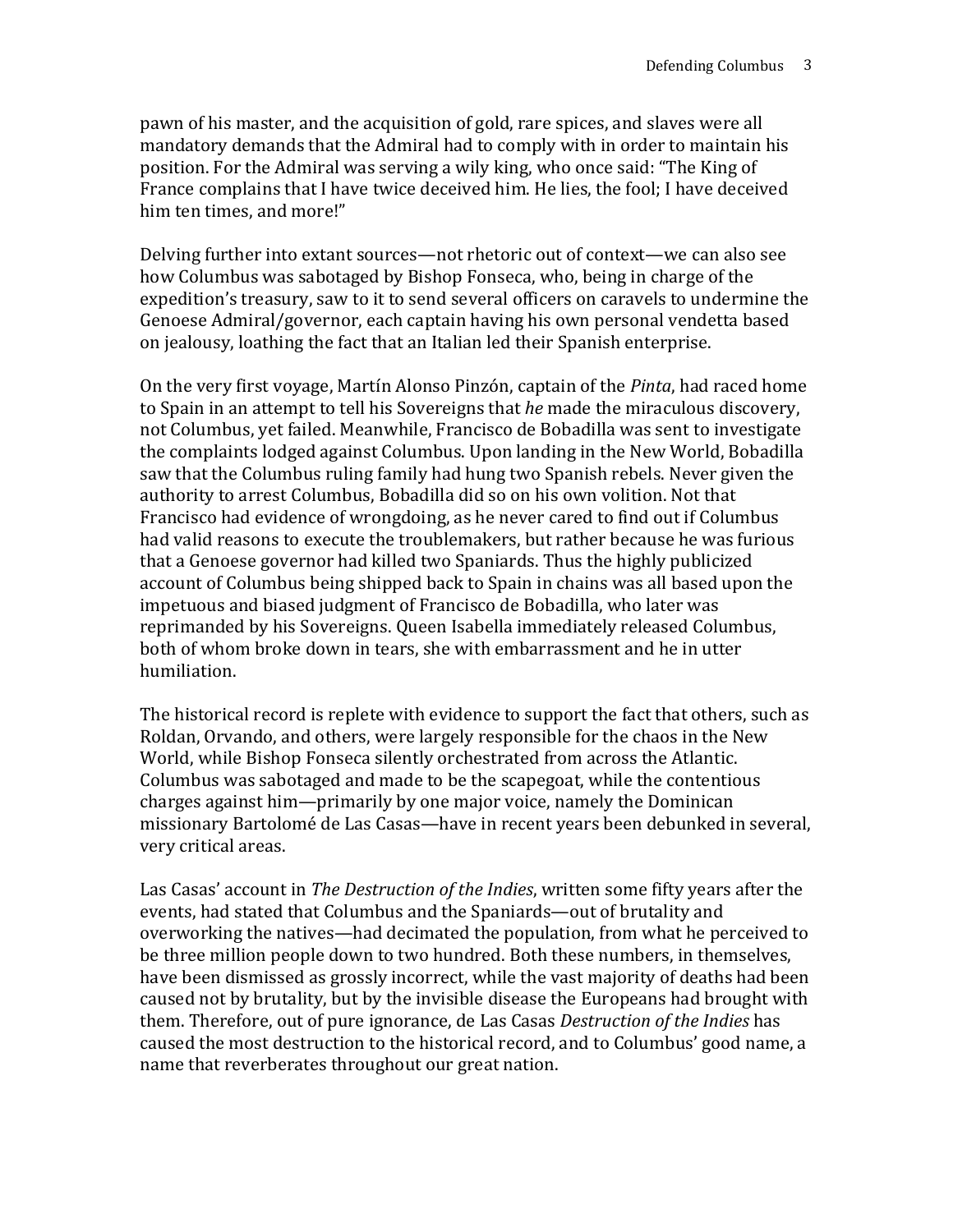The Founding Fathers—also flawed men—named their capital the District of Columbia in honor of Columbus. Cities and colleges were named after Columbus, as was the Columbian Exposition of 1892. Meanwhile, that other landmark event in history, the moon landing, included the Apollo 11's command module, which was aptly named Columbia. Interestingly enough, the director of that astonishing mission happened to be Christopher Columbus Kraft Jr. As such, it's clear to see that Christopher Columbus is an integral part of American history and our culture, and is rightfully woven into the very fabric of our progressive civilization.

It's a complex story with many details that have been taken out of context or simply misunderstood, but today's agenda has sadly become a witch hunt, as the Zinn Education Project, and countless students reared on misinformation, have passed sentence without understanding the full historical record and are executing Columbus, as if he alone caused what centuries of military and political leaders in his footsteps caused in the New World. The chaos in the Western hemisphere was largely due to Columbus' rival governors, the unruly Spanish dregs who disobeyed orders, and the successive wave of commanders and conquistadors, all under orders by their rapacious Sovereigns. This mindset of selectively expunging great figures, like Columbus, and exonerating indigenous people from a moral high ground leads down a very precarious path.

For to do so would end up condemning and vilifying almost everyone, including the Founding Fathers, who owned slaves. Taking this a step further, even Jesus would fall under the Zinn Inquisition's jaundiced eye. Most orthodox Jewish sects loathed Jesus intensely for being a dangerous charlatan and rebel, one they even managed to sway Pilate—against his better judgment—to crucify Jesus. Many sects then, and today, believed Jesus to be a blasphemous rouge worthy of execution, and their voices *did* manage to get Jesus crucified. That incident is an indisputable historical fact, not hearsay. Hence, what are we to do about Jesus? Shall we crucify him again, or erase him from history for proclaiming that he was the Son of God, because not everyone then or today agrees with his claim? Where does the witch hunt end?

Or what are we to do about the Bible condoning slavery? Moses—the lauded spiritual leader who freed his enslaved Jewish brethren—permitted his tribesmen to have slaves, some even being Jewish.

Or what are we to do about Albert Einstein? His theory led others to create the Atomic Bomb, which killed tens of thousands of civilians. Like Columbus, who opened the door for others to follow, Einstein—using the Zinn methodology should also be condemned for hatching an evil concept that led to the annihilation of thousands of Japanese citizens, and continues to shackle the world in fear of a nuclear holocaust.

Once again, we can see how the Zinn methodology is deeply flawed.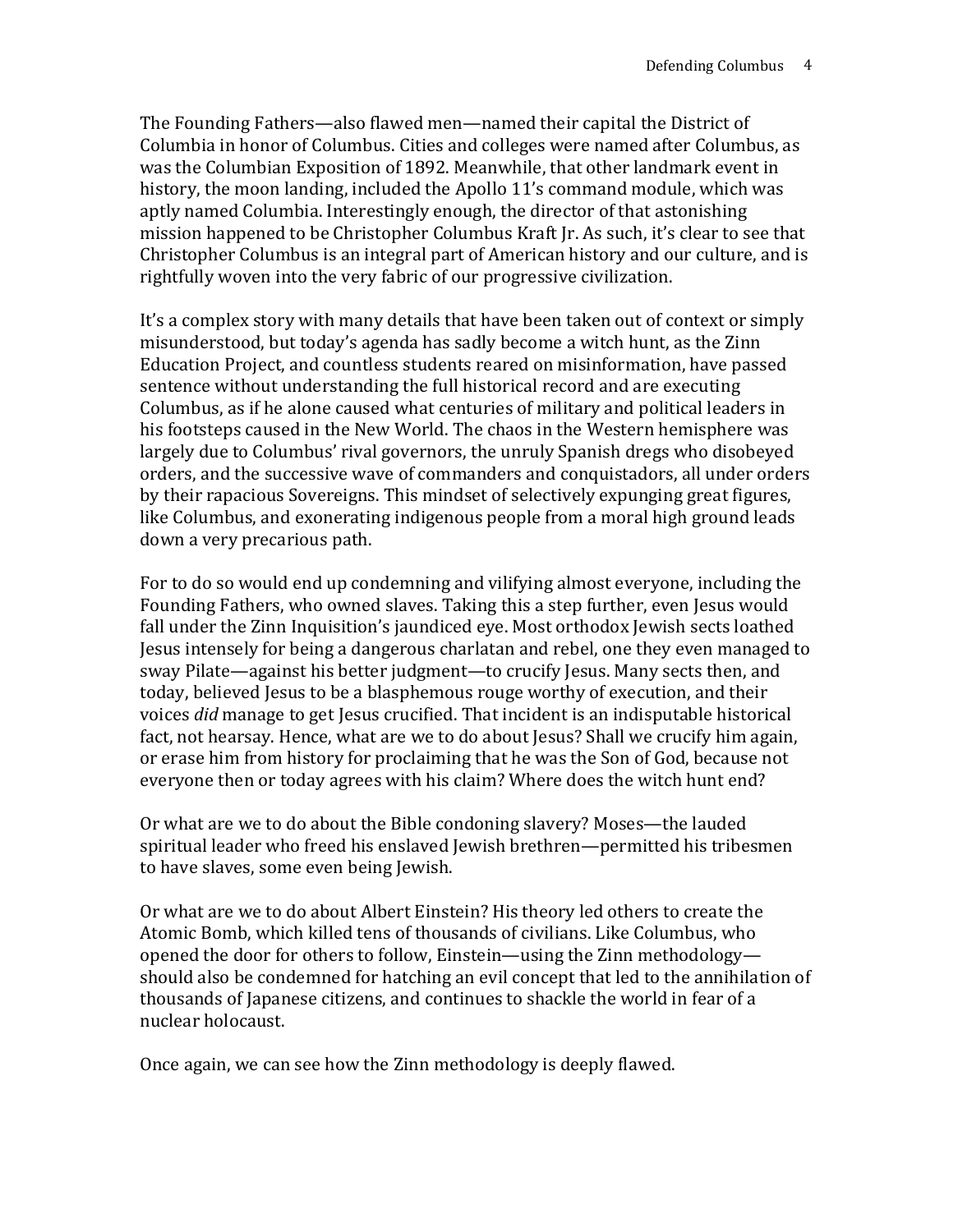Henceforth, curriculums in schools must not judge and condemn historical figures from such a narrow-minded perspective, such as the one endorsed by the Zinn Education Project, which illogically seeks perfection from an imperfect world. In the broader context, it cannot denigrate white Europeans and exonerate indigenous peoples, for at times both had acted like animals, but one animal happened to emerge supreme.

Unfortunately, many today don't know the full Columbus story, which is replete with characters that all played far larger roles in the grand process of conquest. Although Columbus surely made mistakes, he was a subordinate of a duplicitous king and devious bishop. Many others took part in this sweeping story, but Columbus has been the scapegoat for the sins of numerous men in his day and countless others in his wake. This is extremely unfair. That's why it's imperative that students and the public at large are presented with information about Columbus by reputable sources before carelessly passing a death sentence on the greatest explorer to have ever sailed our oceans, one who opened up half the world to European settlers who eventually created the greatest nation on Earth, one dedicated to freedom and advanced technologies that landed mankind on the moon, developed electricity, automobiles, planes, miraculous medical procedures, and global communications via the Internet, which offers instant access to sharing thoughts and information with all peoples on the planet.

The advent of the United States is a blessing, not a curse, and if George Washington is honored as the *Father* of this great nation, then surely Columbus should be honored as the *Grandfather of America*.

Therefore, the Zinn Education Project's attempt to abolish Columbus Day and soil his great name must stop. In a word, it's *Zinnful*. Without Columbus, none of us would enjoy the vastly superior benefits that this illustrious country has bestowed upon *all* of its fortunate citizens. Hence, Columbus and Columbus Day must be celebrated. If indigenous people desire a holiday, which, by the way, they already have in August, let them petition for another separate day on the calendar, but leave Columbus and his special day alone.

There are many sources by fair-minded authors on the subject that could balance out the harmful effects presently in place and ensure that current and future generations of Americans will learn and appreciate the past, with all its warts, and help them to truly understand the complicated world we live in, one not just of black and white (good and bad), but one with numerous shades of gray and heroes who were not flawless, but achieved great things.

## - - - - - - - - - - - - - - - - - -

**Rich DiSilvio** is an award-winning author of non-fiction and fiction with several books aimed at students, ranging from grade school to college. The *Tales of Titans*  series has already been embraced by history teachers and schools and features a